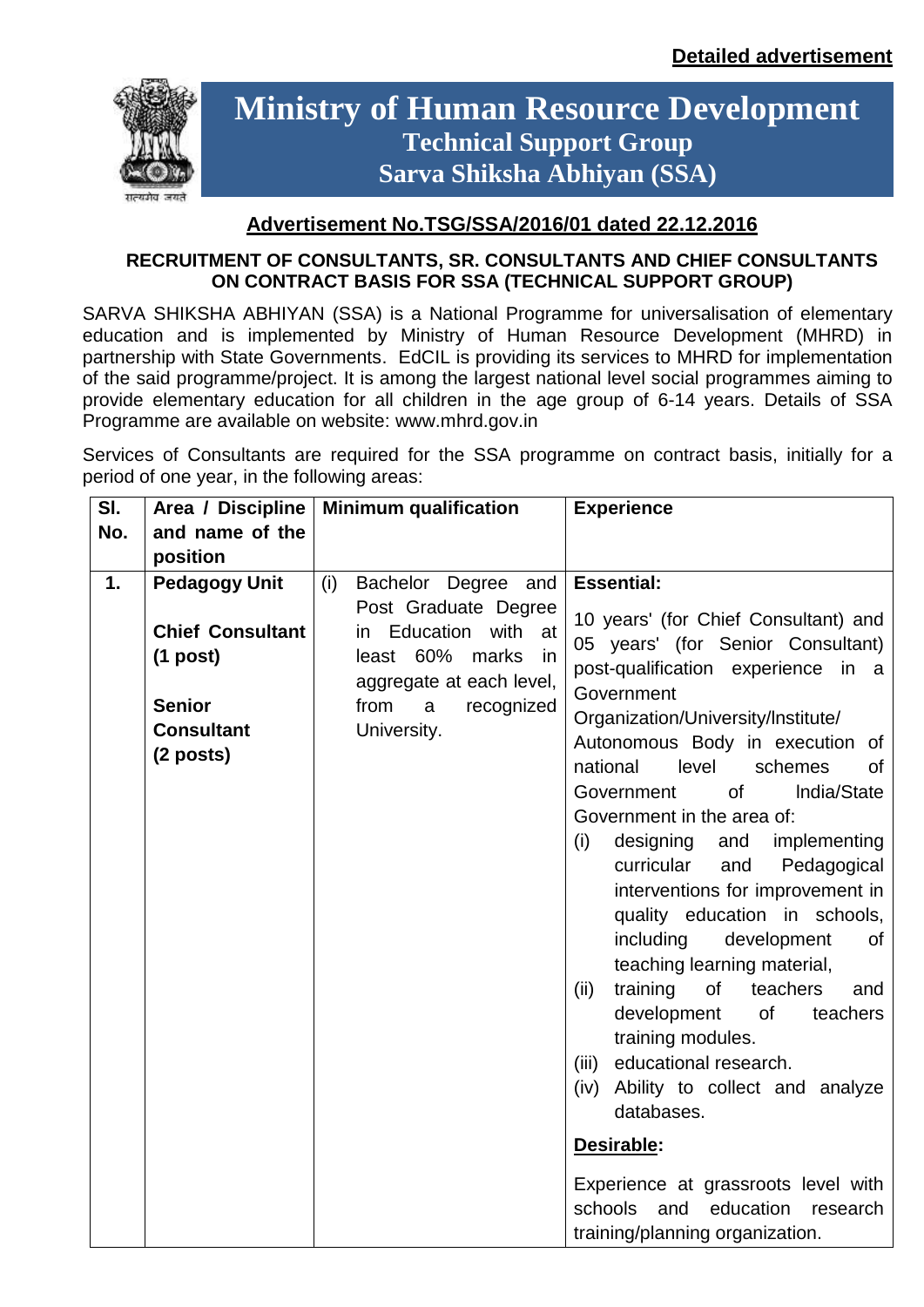| 2. | <b>IT / MIS Unit</b>    | in<br>Graduate<br>Degree                                                             | <b>Essential:</b>                                 |
|----|-------------------------|--------------------------------------------------------------------------------------|---------------------------------------------------|
|    |                         | Science/<br>Computer                                                                 |                                                   |
|    | <b>Senior</b>           | Information Technology OR                                                            | 1. 05 years' (for Senior Consultant)              |
|    | <b>Consultant</b>       | B.Tech (IT/CS) from<br>a                                                             | 02 years' (for Consultant) Post-                  |
|    | $(3$ posts)             | recognized University with                                                           | qualification experience in reputed               |
|    |                         | at least 55% in aggregate.                                                           | Private Organization/PSU/Institute                |
|    | <b>Consultant</b>       |                                                                                      | of Higher Learning / University /                 |
|    | (4 posts)               | Technical<br>Knowledge:                                                              | with<br>Autonomous<br>body<br>the                 |
|    |                         | Power Builder, ASP.Net,                                                              | following experience:                             |
|    |                         | SQL Server/Oracle, HTML,                                                             | a) Development of web based                       |
|    |                         | CSS, JQuery, Java Script,                                                            | Monitoring Tool, Management                       |
|    |                         | <b>SRS</b><br>Crystal<br>Report,                                                     | <b>of</b><br>Database<br>and                      |
|    |                         | Reports                                                                              | Implementation<br>of<br>Data                      |
|    |                         |                                                                                      | <b>Based Application.</b>                         |
|    |                         |                                                                                      | b)<br>Data<br>Capture,<br>Analysis,               |
|    |                         |                                                                                      | Management Reporting and                          |
|    |                         |                                                                                      | Performance Monitoring.                           |
|    |                         |                                                                                      | c) Developing/Modifying<br><b>MIS</b>             |
|    |                         |                                                                                      | System and other softwares.                       |
|    |                         |                                                                                      |                                                   |
|    |                         |                                                                                      | Candidate<br>should<br>2. The<br>have             |
|    |                         |                                                                                      | with<br>analytical<br>skill<br>strong             |
|    |                         |                                                                                      | thorough and excellent working                    |
|    |                         |                                                                                      | knowledge of computers<br>&                       |
|    |                         |                                                                                      | information technology.                           |
|    |                         |                                                                                      | 3. Good Presentation Skill & and                  |
|    |                         |                                                                                      | written<br>Strong<br>&<br>oral                    |
|    |                         |                                                                                      | communication skill.                              |
|    |                         |                                                                                      | Desirable:                                        |
|    |                         |                                                                                      |                                                   |
|    |                         |                                                                                      | 1. Experience<br>in the set<br>the<br>field<br>of |
|    |                         |                                                                                      | development of<br>Monitoring<br>&                 |
|    |                         |                                                                                      | Management Tool on ASP.NET,                       |
|    |                         |                                                                                      | JAVA and other commonly used                      |
|    |                         |                                                                                      | database. Working in the field of                 |
|    |                         |                                                                                      | education is preferred.                           |
| 3. | <b>Planning Unit</b>    | Post Graduate Degree in                                                              | <b>Essential:</b>                                 |
|    | <b>Chief Consultant</b> | Social Science/ Education/                                                           | 1. 10 years' (for Chief Consultant)               |
|    |                         | Statistics/Management<br>$\overline{\phantom{a}}$<br><b>Studies</b><br><b>Public</b> | and 02 years' (for Consultant)                    |
|    | $(1$ post)              | Administration / Educational                                                         | qualification<br>relevant<br>post                 |
|    | <b>Consultant</b>       | Planning & Administration                                                            | field<br>$\mathsf{in}$<br>the<br>experience<br>0f |
|    | $(1$ post)              | from<br>recognized<br>a                                                              | educational<br>management,                        |
|    |                         | University with at least 55%                                                         | planning/urban<br>planning<br>0f                  |
|    |                         | marks in aggregate.                                                                  | project plans in execution of                     |
|    |                         |                                                                                      | various national level schemes of                 |
|    |                         |                                                                                      | Govt. of India / State Govt. The                  |
|    |                         |                                                                                      | applicant should have worked in                   |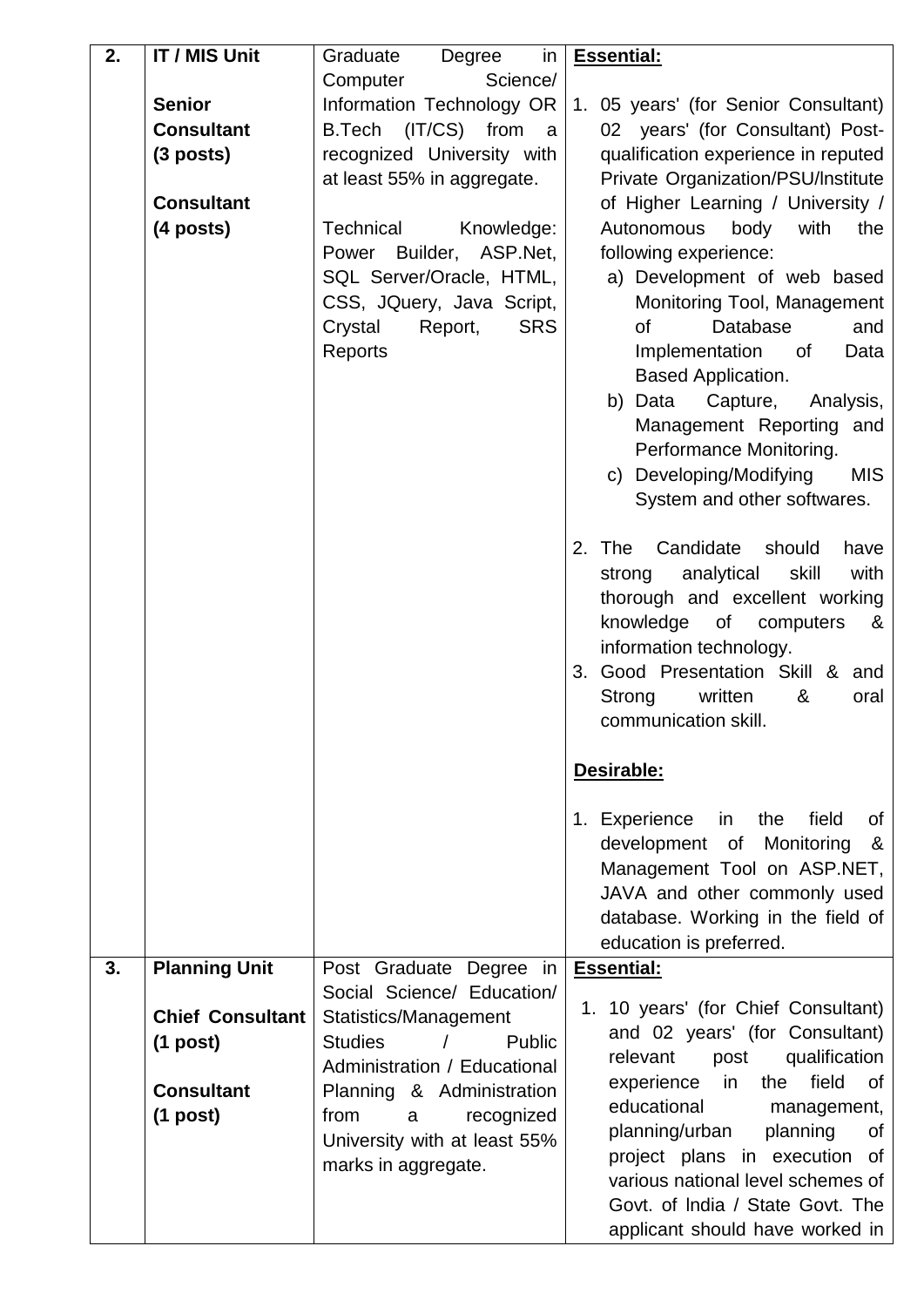|    |                                                                              |                                                                                                                          | a Govt. Organization / University/<br>Institute of Higher Learning /<br>Autonomous body / reputed<br>organization.<br>2. Knowledge of use of computers<br>(MS Word, Excel & Power Point<br>etc) is prerequisite.<br>3. Good Presentation<br><b>Skill</b><br>and<br>Strong<br>written<br>&<br>oral<br>communication skill. |
|----|------------------------------------------------------------------------------|--------------------------------------------------------------------------------------------------------------------------|---------------------------------------------------------------------------------------------------------------------------------------------------------------------------------------------------------------------------------------------------------------------------------------------------------------------------|
|    |                                                                              |                                                                                                                          | Desirable:                                                                                                                                                                                                                                                                                                                |
|    |                                                                              |                                                                                                                          | Preference<br>shall<br>given<br>be<br>to<br>candidates having experience in                                                                                                                                                                                                                                               |
|    |                                                                              |                                                                                                                          | 1. Latest developments<br>in<br>Educational<br>Technology<br>Technology in social and allied<br>and<br>experience<br>from<br>areas<br>educational<br>research<br>reputed<br>training/planning organizations.<br>2. Experience of working<br>in<br>Education Sector at appropriate<br>level.                               |
| 4. | <b>Access, Equity &amp;</b>                                                  | Post Graduate Degree in                                                                                                  | <b>Essential:</b>                                                                                                                                                                                                                                                                                                         |
|    | <b>Special Training</b><br><b>Unit</b><br><b>Senior</b><br><b>Consultant</b> | Social Science/ Sociology/<br><b>Humanities</b><br>from<br>a<br>recognized university with at<br>least 55% in aggregate. | 1. 05<br>years'<br>post-qualification<br>experience<br>in a<br>Govt.<br>Organization/ University/Institute                                                                                                                                                                                                                |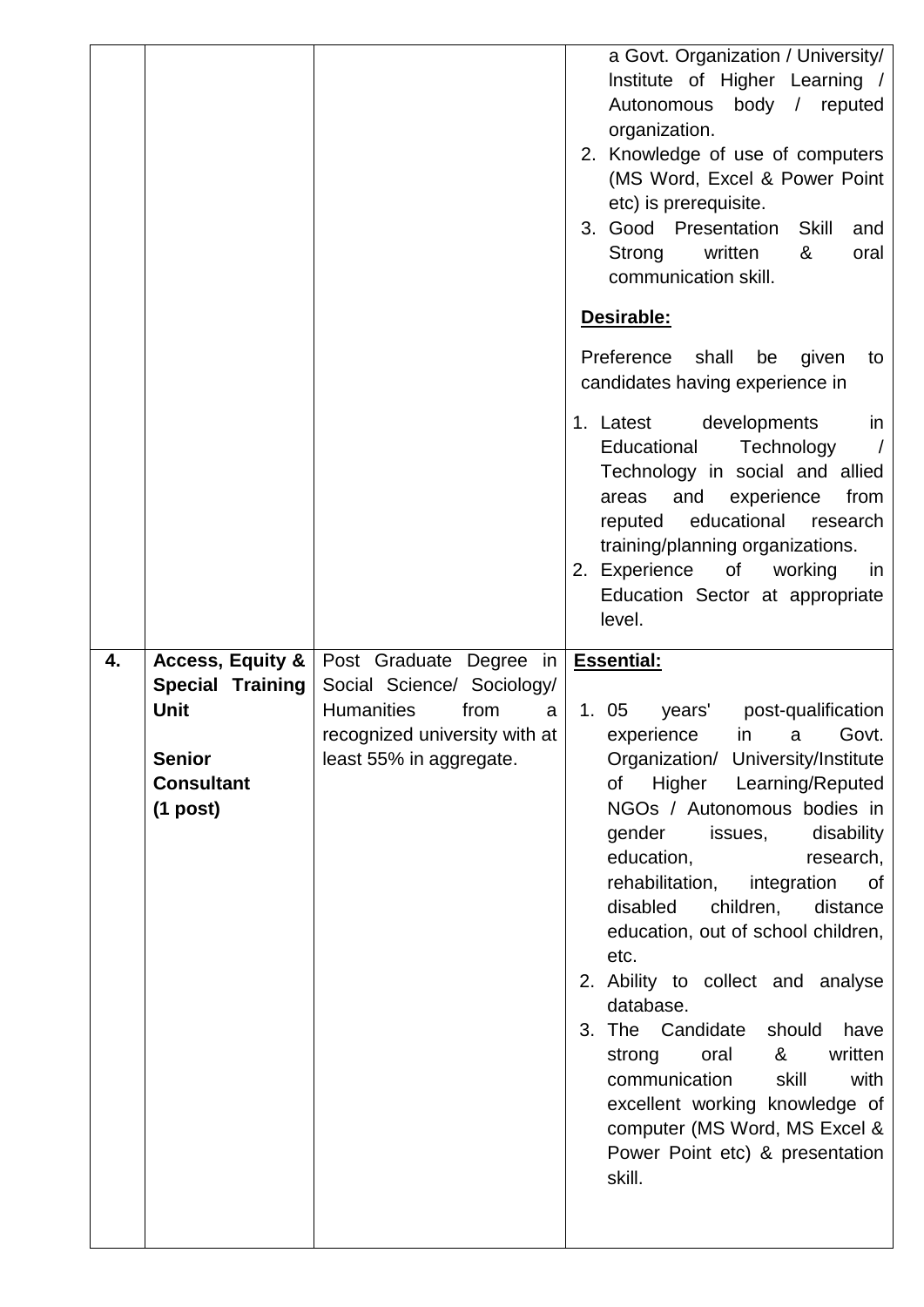|    |                                    |                                                          | Desirable:                                                                                                                                                                   |
|----|------------------------------------|----------------------------------------------------------|------------------------------------------------------------------------------------------------------------------------------------------------------------------------------|
|    |                                    |                                                          | 1. Experience at the grassroot level<br>with schools and<br>educational<br>training<br>/planning<br>research<br>organisations/ teaching dealing<br>with Inclusive Education. |
| 5. | <b>Appraisal</b><br>&              | Post Graduate Degree in                                  | <b>Essential:</b>                                                                                                                                                            |
|    | <b>Supervision Unit</b>            | Science/Statistics/<br>Social                            |                                                                                                                                                                              |
|    |                                    | Management Studies from a                                | 1. 05 years' (for Senior Consultant)                                                                                                                                         |
|    | <b>Senior</b><br><b>Consultant</b> | recognized University with<br>at least 55% in aggregate. | and 02 years' (for Consultant)<br>post-qualification experience in                                                                                                           |
|    | $(1$ post)                         |                                                          | Handling project management of                                                                                                                                               |
|    |                                    |                                                          | National Level in Govt. or Non-                                                                                                                                              |
|    | <b>Consultant</b>                  |                                                          | Govt. agency.                                                                                                                                                                |
|    | $(1$ post)                         |                                                          | 2. Knowledge of use of computers<br>(MS Word, Excel & Power Point                                                                                                            |
|    |                                    |                                                          | etc) is prerequisite.                                                                                                                                                        |
|    |                                    |                                                          | 3. Good Presentation<br><b>Skill</b><br>and                                                                                                                                  |
|    |                                    |                                                          | written<br>Strong<br>&<br>oral<br>communication skill.                                                                                                                       |
|    |                                    |                                                          | Desirable:                                                                                                                                                                   |
|    |                                    |                                                          | Experience in Social Sector Project                                                                                                                                          |
|    |                                    |                                                          |                                                                                                                                                                              |
|    |                                    |                                                          | Management.                                                                                                                                                                  |
| 6. | <b>Civil Works Unit</b>            | Graduate<br>Civil<br>in                                  | <b>Essential:</b>                                                                                                                                                            |
|    |                                    | Engineering / Architecture                               |                                                                                                                                                                              |
|    | <b>Chief Consultant</b>            | from<br>recognized<br>a                                  | 1. 10 years' (for Chief Consultant)                                                                                                                                          |
|    | $(1$ post)                         | University with at least 55%<br>marks in aggregate.      | and 02 years' (for Consultant)<br>relevant<br>post-qualification                                                                                                             |
|    | <b>Consultant</b>                  |                                                          | Govt.<br>experience<br>in<br>a                                                                                                                                               |
|    | $(1$ post)                         |                                                          | Organization / reputed private                                                                                                                                               |
|    |                                    |                                                          | organization / Autonomous body                                                                                                                                               |
|    |                                    |                                                          | in Civil Construction/Architectural<br>Designs.                                                                                                                              |
|    |                                    |                                                          | 2. The Candidate<br>should<br>have                                                                                                                                           |
|    |                                    |                                                          | strong analytical skills with ability                                                                                                                                        |
|    |                                    |                                                          | to collect and analyze database.                                                                                                                                             |
|    |                                    |                                                          | 3. Knowledge of use of computers<br>(MS Word, Excel & Power Point                                                                                                            |
|    |                                    |                                                          | etc) is a prerequisite.                                                                                                                                                      |
|    |                                    |                                                          | 4. Good Presentation<br><b>Skill</b><br>and                                                                                                                                  |
|    |                                    |                                                          | written<br>Strong<br>&<br>oral<br>communication skill.                                                                                                                       |
|    |                                    |                                                          | Desirable:                                                                                                                                                                   |
|    |                                    |                                                          | 1. Experience<br><b>Building</b><br>in                                                                                                                                       |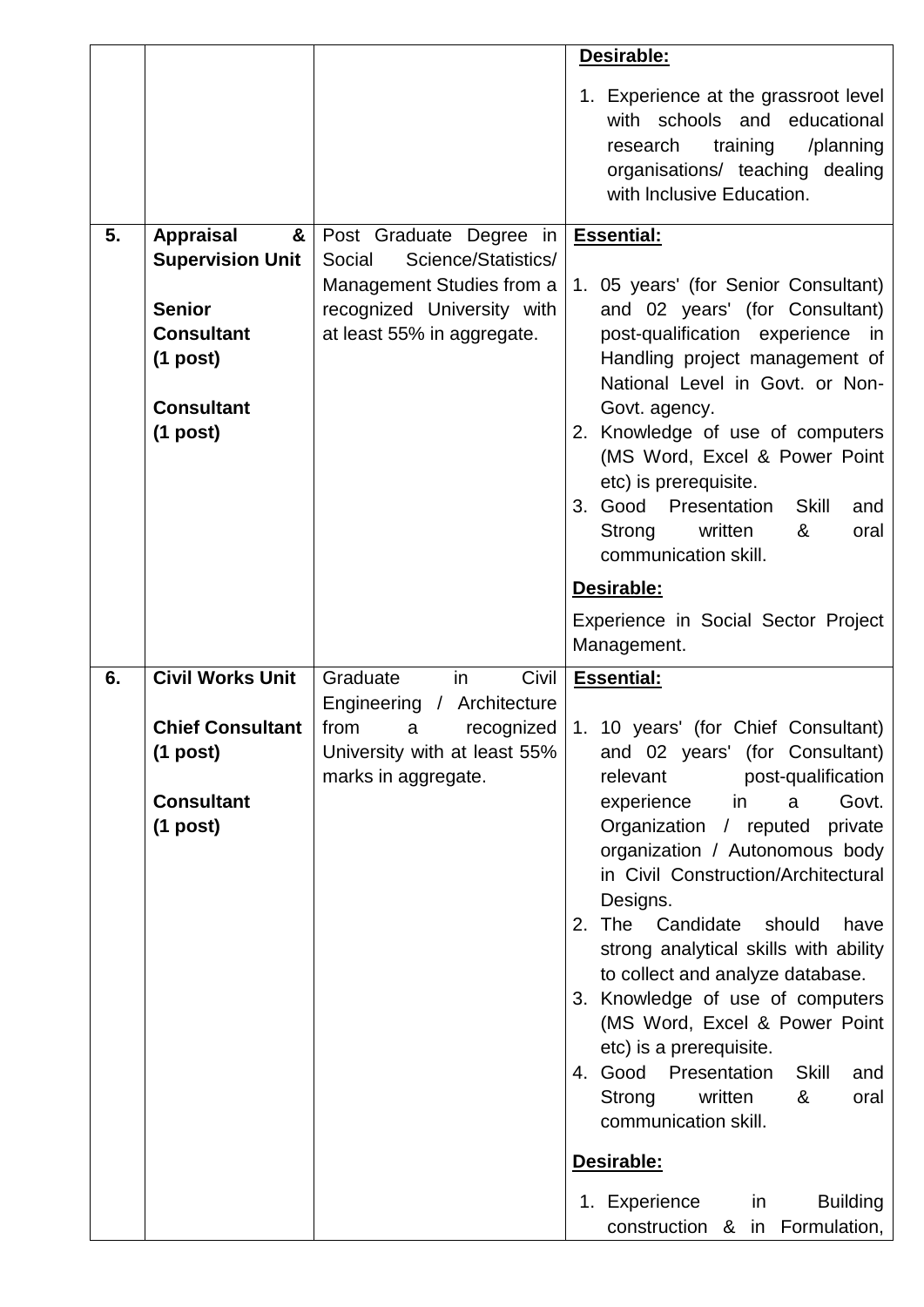|    |                                    |                                                                                                                                                                                                                                                                                         | Implementation/ Construction of<br>school<br>educational<br>or<br>or<br>community Building and sufficient<br>knowledge<br>of<br>with<br>dealing<br>National/State Level Programs.                                                                                                                                                                                                                                                                                                                                                                                                                                                |
|----|------------------------------------|-----------------------------------------------------------------------------------------------------------------------------------------------------------------------------------------------------------------------------------------------------------------------------------------|----------------------------------------------------------------------------------------------------------------------------------------------------------------------------------------------------------------------------------------------------------------------------------------------------------------------------------------------------------------------------------------------------------------------------------------------------------------------------------------------------------------------------------------------------------------------------------------------------------------------------------|
| 7. | <b>Inclusive</b>                   | 1. Post Graduate Degree in                                                                                                                                                                                                                                                              | <b>Essential:</b>                                                                                                                                                                                                                                                                                                                                                                                                                                                                                                                                                                                                                |
|    | <b>Education Unit</b>              | Social<br>Sciences/                                                                                                                                                                                                                                                                     |                                                                                                                                                                                                                                                                                                                                                                                                                                                                                                                                                                                                                                  |
|    | <b>Consultant</b><br>$(1$ post)    | Humanities/Education<br>55%<br>with<br>mark<br>in<br>from<br>aggregate<br>a<br>recognized<br>university;<br>and<br>2. Degree/Diploma<br>in<br>special<br>education/<br>disability<br>management<br>from<br>recognized<br>a<br>institution<br>viz.<br>Rehabilitation Council of<br>India | 1.02<br>post-qualification<br>years'<br>experience in research / teaching<br>/ consultancy experience in a<br>Govt. Organization / University /<br>Institute<br><b>of</b><br>Higher<br><b>NGO</b><br>Learning/Reputed<br>Autonomous<br>body<br>gender<br>in<br>disability<br>education,<br>issues,<br>research, rehabilitation, inclusion<br>of disabled children, out of school<br>children, etc.<br>Candidate<br>should<br>2.<br><b>The</b><br>have<br>written<br>oral<br>&<br>strong<br>communication skill with excellent<br>working knowledge of computer<br>(MS Word, MS Excel & Power<br>Point etc) & presentation skill. |
|    |                                    |                                                                                                                                                                                                                                                                                         | Desirable:                                                                                                                                                                                                                                                                                                                                                                                                                                                                                                                                                                                                                       |
|    |                                    |                                                                                                                                                                                                                                                                                         | M.Phil / Ph.D in Education/Special<br>Education.<br>2. Experience at the grassroot level<br>and educational<br>with schools<br>training/<br>research<br>planning<br>organisation/ Teaching<br>dealing<br>with Inclusive Education.<br>3. Publications in the<br>area<br>of<br>Inclusive Education.                                                                                                                                                                                                                                                                                                                               |
| 8. | Procurement,                       | Post Graduate Degree in                                                                                                                                                                                                                                                                 | <b>Essential:</b>                                                                                                                                                                                                                                                                                                                                                                                                                                                                                                                                                                                                                |
|    | Disbursement &<br><b>Financial</b> | Accounting<br><b>Business</b><br>or<br>Administration<br>(Finance)                                                                                                                                                                                                                      | 1.10<br>years' relevant<br>(post                                                                                                                                                                                                                                                                                                                                                                                                                                                                                                                                                                                                 |
|    | <b>Management</b>                  | with at least 55% marks I in                                                                                                                                                                                                                                                            | qualification)<br>experience<br>in<br>a a                                                                                                                                                                                                                                                                                                                                                                                                                                                                                                                                                                                        |
|    | <b>Unit</b>                        | aggregate or ICWA/CA from                                                                                                                                                                                                                                                               | Govt. Organization / University/                                                                                                                                                                                                                                                                                                                                                                                                                                                                                                                                                                                                 |
|    |                                    | a recognized university /                                                                                                                                                                                                                                                               | Institute of Higher Learning / PSU/                                                                                                                                                                                                                                                                                                                                                                                                                                                                                                                                                                                              |
|    | <b>Chief Consultant</b>            | Subordinate<br>Institute<br>or                                                                                                                                                                                                                                                          | Autonomous body.                                                                                                                                                                                                                                                                                                                                                                                                                                                                                                                                                                                                                 |
|    | (FM)                               | Service (SAS)<br>Accounts<br>Examination of organised                                                                                                                                                                                                                                   | Excellent knowledge of computer<br>2.<br>(particularly MS Excel) with ability                                                                                                                                                                                                                                                                                                                                                                                                                                                                                                                                                    |
|    | $(1$ post)                         | accounting organisations.                                                                                                                                                                                                                                                               | to use MIS system for Financial<br>(FM)<br>Management<br>and<br>Accounting with ability to use FM                                                                                                                                                                                                                                                                                                                                                                                                                                                                                                                                |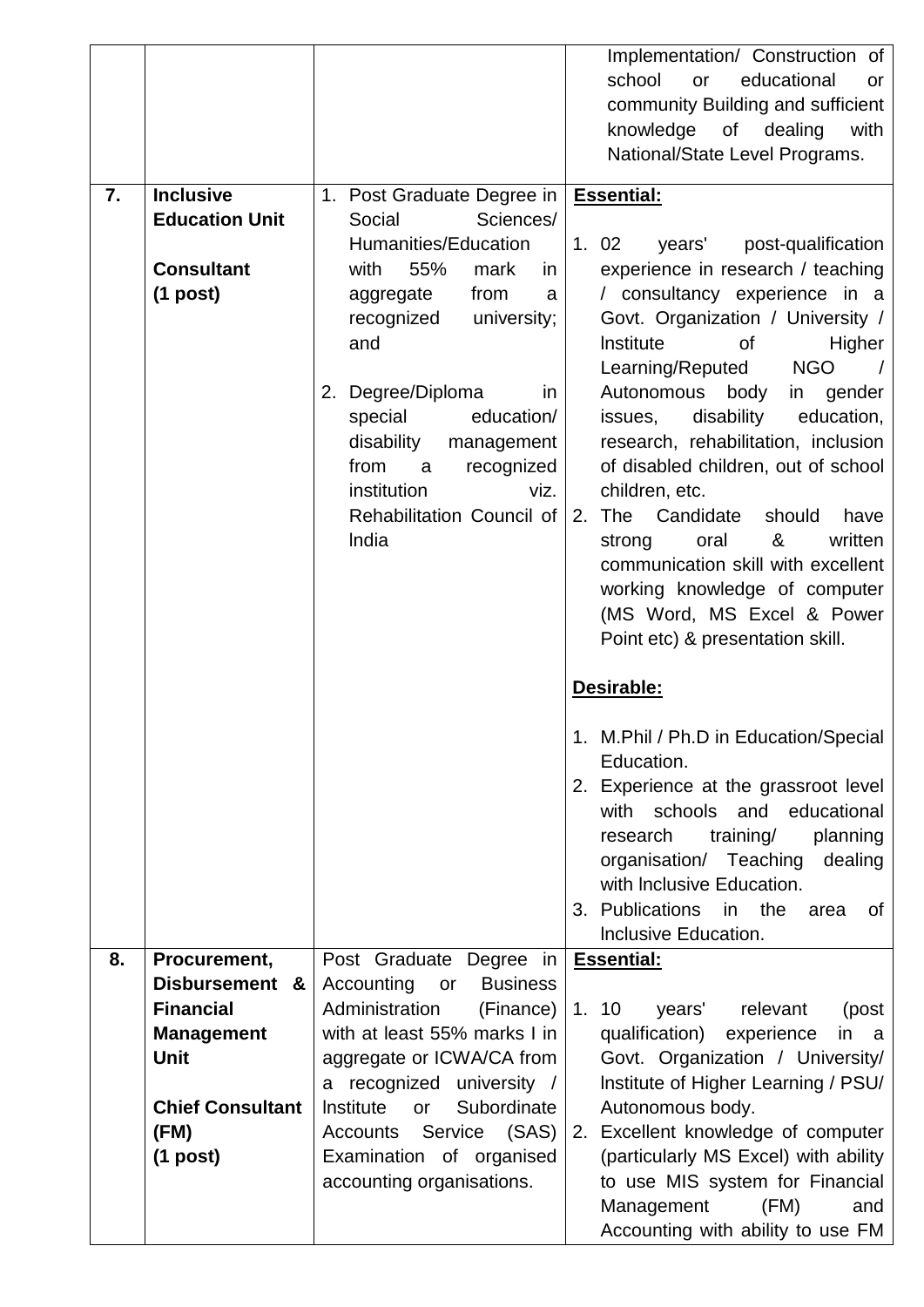|  |  | Databases.                             |
|--|--|----------------------------------------|
|  |  | 3. The candidate should be<br>well     |
|  |  | versed with<br><b>GFR Rules</b><br>and |
|  |  | Government of India financial and      |
|  |  | accounting Procedures.                 |
|  |  | 4. Working<br>experience<br><b>of</b>  |
|  |  | computerized<br>accounting<br>and      |
|  |  | auditing techniques, strong<br>oral    |
|  |  | and written communication and          |
|  |  | skill,<br>project<br>management        |
|  |  | knowledge of providing training,       |
|  |  | evidence<br>0f<br>holding              |
|  |  | workshops/conferences<br>for           |
|  |  | knowledge sharing, knowledge of        |
|  |  | finance and accounts using web         |
|  |  | interface, etc.                        |
|  |  | 5. Presentation Skill and strong oral  |
|  |  | & written communication skill, 5.      |
|  |  |                                        |
|  |  | Desirable:                             |
|  |  |                                        |
|  |  | 1. Preference shall be given<br>to     |
|  |  | candidates who have experience         |
|  |  | of working with the Government in      |
|  |  | the area of Financial/Accounting/      |
|  |  | Auditing.                              |
|  |  | 2. Candidates having experience of     |
|  |  | Financial<br>Management at the         |
|  |  | National Level and in PSUs and         |
|  |  | have been responsible for overall      |
|  |  | FM/Accounting/Auditing according       |
|  |  | to GFR/Government of India rules       |
|  |  | at a senior management level.          |
|  |  | 3. Experience<br>of<br>Financial       |
|  |  | Management<br>with<br>external         |
|  |  | funding agencies.                      |
|  |  | 4. The<br>incumbent<br>should<br>be    |
|  |  | holding/have held a responsible        |
|  |  | position in a Govt. Organization /     |
|  |  | University/ Institute of<br>Higher     |
|  |  |                                        |
|  |  | Learning / PSU/ Autonomous             |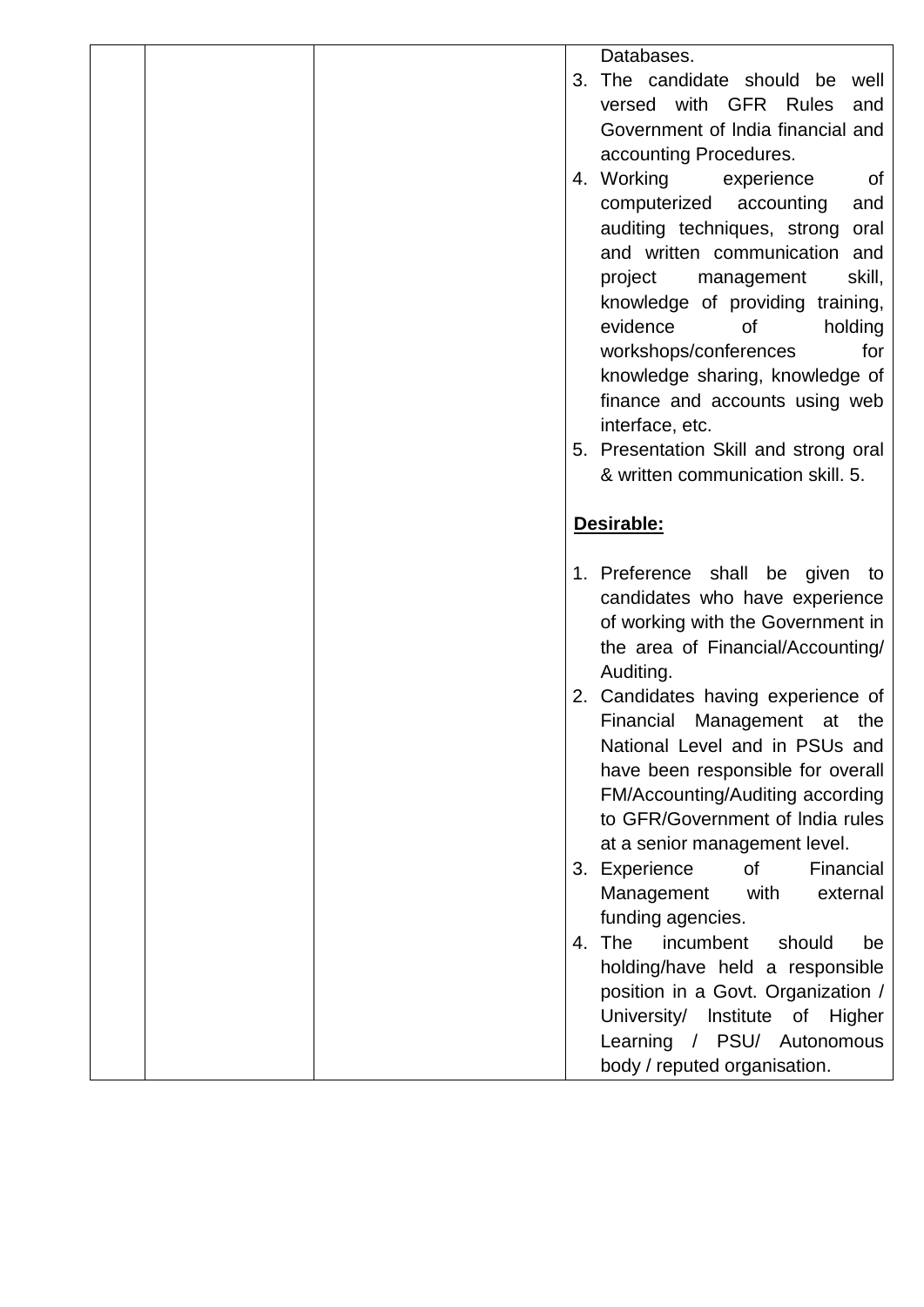| 9.  | Procurement,         | Post Graduate Degree in              | <b>Essential:</b>                                                 |
|-----|----------------------|--------------------------------------|-------------------------------------------------------------------|
|     | Disbursement &       | Accounting/<br>Science<br>$\sqrt{2}$ |                                                                   |
|     | <b>Financial</b>     | Material<br>Commerce<br>$\sqrt{ }$   | 1.05<br>years' post-qualification                                 |
|     | <b>Management</b>    | Management<br>or                     | Govt.<br>experience<br>in<br>a                                    |
|     | <b>Unit</b>          | <b>Engineering Graduates from</b>    | Organization / University/ Institute                              |
|     |                      | a recognized University with         | of Higher Learning / PSU /                                        |
|     | <b>Senior</b>        | 55% marks in aggregate.              | bodies/<br>Autonomous<br>reputed                                  |
|     | <b>Consultant</b>    |                                      | organization<br>dealing<br>in<br>and                              |
|     | (Proc. & Disbs.)     |                                      | handling public procurement at                                    |
|     |                      |                                      | national/state level with exposure                                |
|     | $(1$ post)           |                                      | to e-procurement.                                                 |
|     |                      |                                      | 2. The Candidate should be well                                   |
|     |                      |                                      | versed with GFR Rules and other                                   |
|     |                      |                                      | rules of Government of India                                      |
|     |                      |                                      | relating to Procurement.                                          |
|     |                      |                                      | 3. Knowledge of use of computers                                  |
|     |                      |                                      | (MS Word, Excel & Power Point)                                    |
|     |                      |                                      | is a prerequisite.<br>4. Good Presentation Skill & Strong         |
|     |                      |                                      | written & oral communication skill.                               |
|     |                      |                                      |                                                                   |
|     |                      |                                      | Desirable:                                                        |
|     |                      |                                      | 1. Preference shall be given to                                   |
|     |                      |                                      | candidates having minimum one                                     |
|     |                      |                                      | year experience in Procurement                                    |
|     |                      |                                      | World<br><b>Bank</b><br>using<br>or<br>any                        |
|     |                      |                                      | multilateral<br>funding<br>agency                                 |
|     |                      |                                      | procurement/ selection guidelines                                 |
|     |                      |                                      | with considerable knowledge of<br>purchasing<br>methods<br>and    |
|     |                      |                                      | procedures.                                                       |
|     |                      |                                      | 2. The<br>incumbent<br>should<br>be                               |
|     |                      |                                      | holding/have held a responsible                                   |
|     |                      |                                      | position in a Govt. Organization I                                |
|     |                      |                                      | University/<br>Institute of Higher                                |
|     |                      |                                      | Learning / PSU/ Autonomous                                        |
|     |                      |                                      | body / reputed organisation.                                      |
| 10. | <b>Research Unit</b> | A Post Graduate Degree in            | <b>Essential:</b>                                                 |
|     |                      | Social Sciences/ Education           |                                                                   |
|     | <b>Consultant</b>    | with 55% mark in aggregate           | qualification<br>1.02<br>years'<br>post                           |
|     | $(2$ posts)          | from<br>recognized<br>a              | in<br>conduct<br>experience<br>0f                                 |
|     |                      | university.                          | Educational<br>Research,                                          |
|     |                      |                                      | Management of research projects,                                  |
|     |                      |                                      | evaluation<br>and<br>monitoring<br>οf                             |
|     |                      |                                      | research projects/studies.                                        |
|     |                      |                                      | 2. Knowledge of use of computers<br>(MS Word, Excel & Power Point |
|     |                      |                                      | etc) is prerequisite.                                             |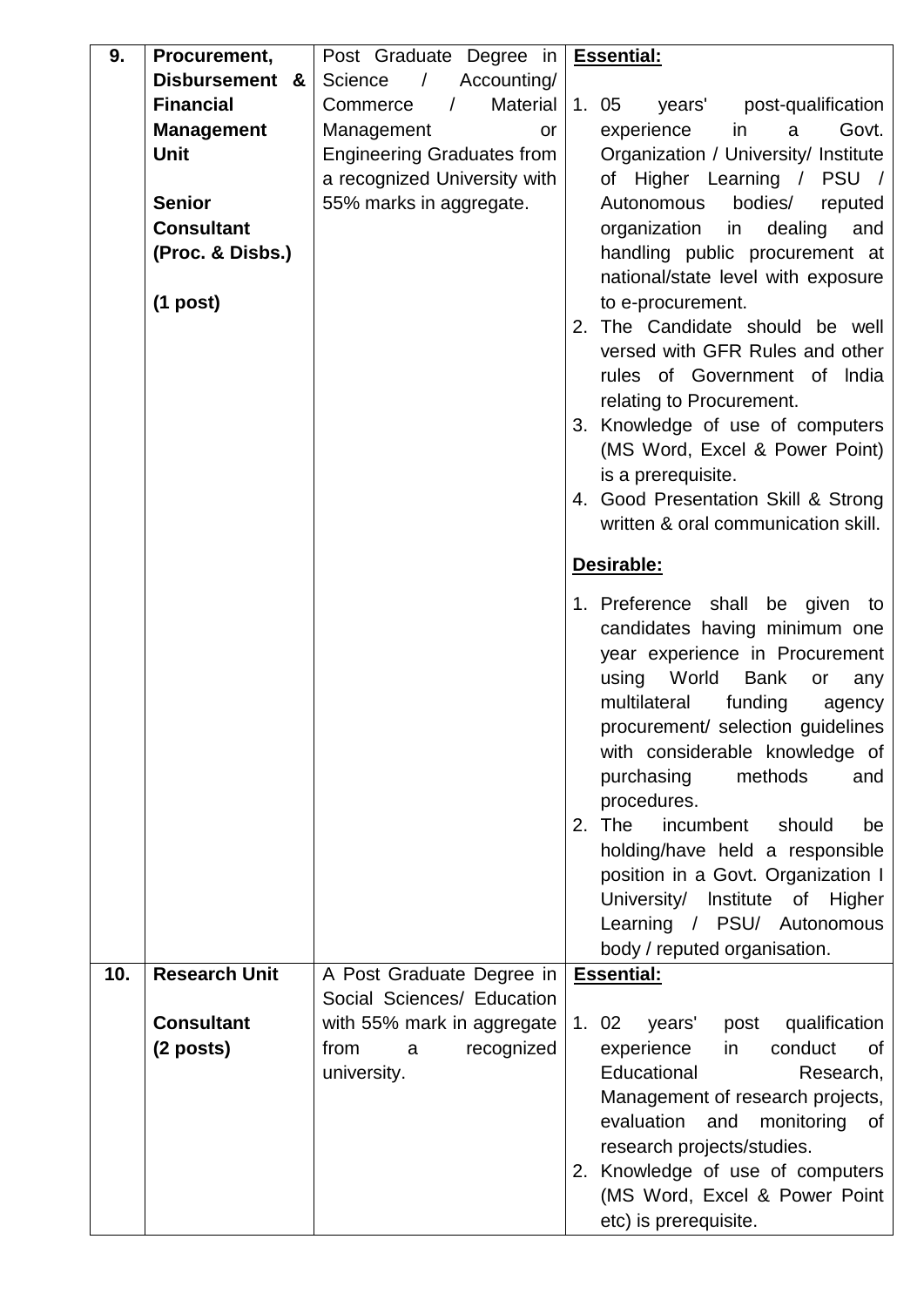| 3. Sound knowledge of statistics and<br>research methodology.<br>4. Good Presentation<br>Skill<br>and<br>&<br>written<br>Strong<br>oral<br>communication skill. |
|-----------------------------------------------------------------------------------------------------------------------------------------------------------------|
| Desirable:                                                                                                                                                      |
| 1. Experience of Teaching<br>&<br>Training. Experience at grassroots<br>level with schools and educational<br>training/planning<br>research<br>organization.    |
| 2. Experience of working with school<br>system or with organization<br>dealing with school education.                                                           |